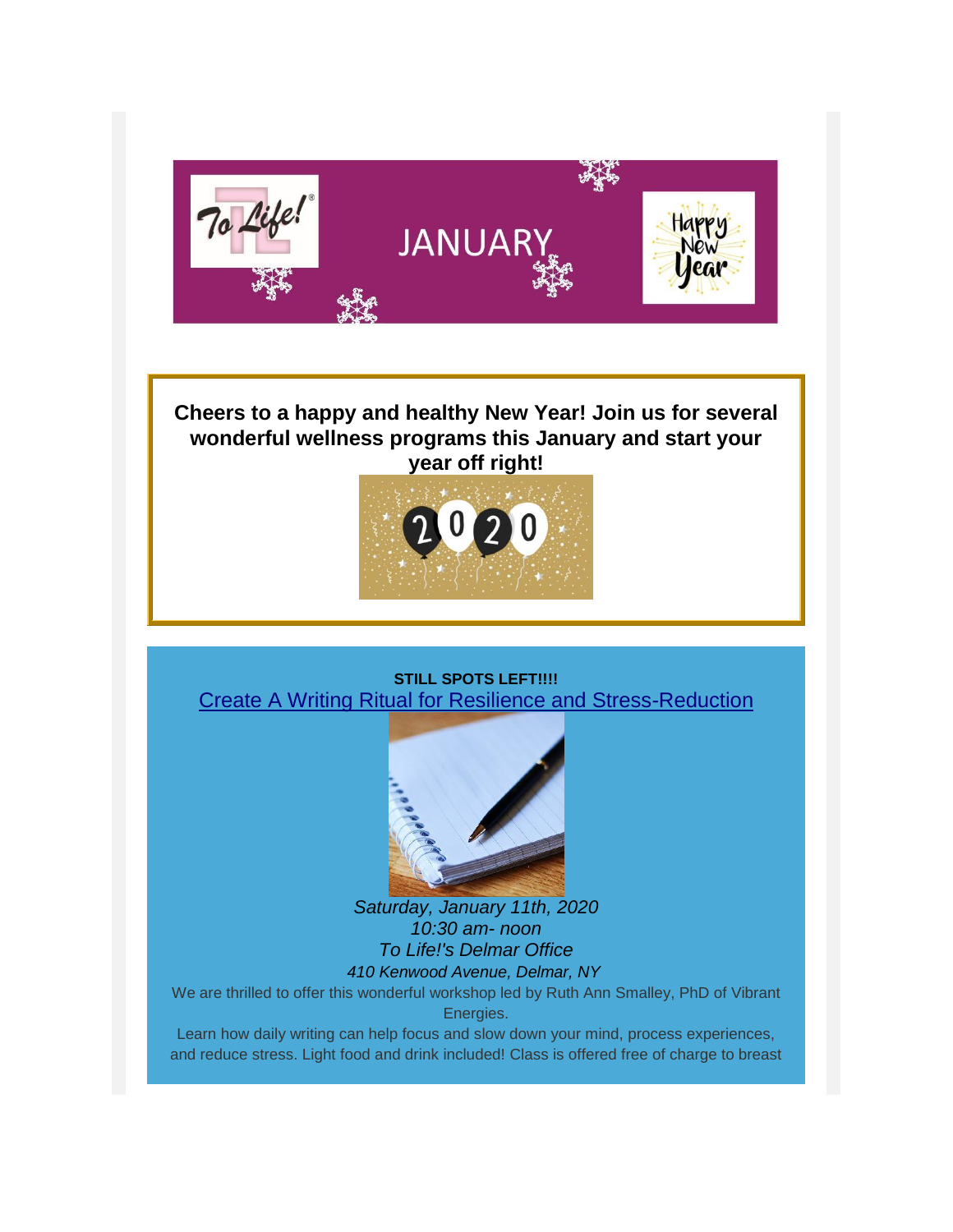cancer patients, survivors, and caregivers. **Call 518-439-5975 to sign up Today!**

## **[Healthy Living for Breast Cancer Survivors](https://gallery.mailchimp.com/241d59b897b4121e9d2e15914/files/1d6f79af-f8a7-44b8-af56-746c912d441b/Hannaford_Label_Reading_Class_Jan_27_2019.pdf)**

Why it is so Important to Read Food Labels?





**PINK ZONE G** 

Ever wonder what Nutrition Labels really mean? Learn all about exactly what you're eating at an informative Label Reading Store Tour with local Hannaford Dietitian, Patty Wutkitsch MS, RD, CDN. **When:** Monday, January 27th, 2020; 11am-12pm

**Where**: Hannaford Supermarket, 180 Delaware Avenue, Delmar, NY 12054 Register by Calling To Life! at 518-439-5975

*This class is offered FREE OF CHARGE to breast cancer patients, survivors, and their family members or caregivers. However, registration is required.*

# Please join us at:

The Annual PINK ZONE Game: "A Celebration of Survivorship"

Thursday, February 13th Siena vs TBD Marcelle Athletic Complex at Siena College.

*Join us at the 20th Annual Siena Women's Basketball Pink Zone Game*

**5:30pm Reception**

**6:45pm Ceremony/Introduction of Survivors**

### **7pm Tip-off**

Tickets are available for both the game and reception [HERE.](https://tolife.org/donating-and-fundraising-events/fundraising-events/pink-zone/siena-womens-basketball-pink-zone-game)

For more information on the Pink Zone Game, please head to our [website.](https://tolife.org/donating-and-fundraising-events/fundraising-events/pink-zone)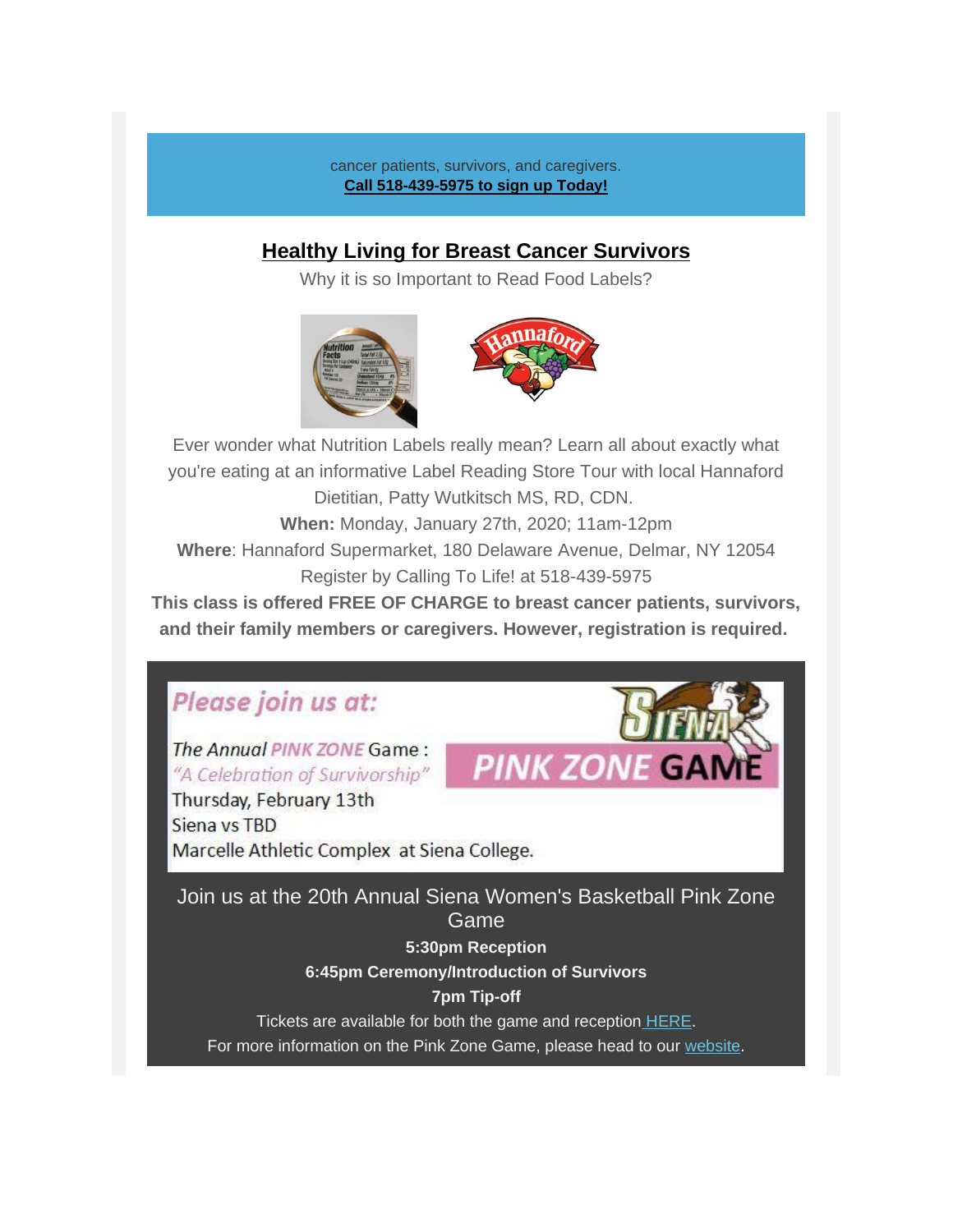#### If you have any questions, please call the office at 518-439-5975.



### [To Life! in the News!](https://spectrumlocalnews.com/nys/capital-region/news/2019/12/21/to-life-wig-boutique-works-for-those-dealing-with-hair-loss-)

Did you get the chance to see Spectrum News' Spotlight on our Delmar wig boutique? If not make sure to check out the wonderful story [HERE!](https://spectrumlocalnews.com/nys/capital-region/news/2019/12/21/to-life-wig-boutique-works-for-those-dealing-with-hair-loss-) Special thank you to Mercedes and the Spectrum News Team. If you or anyone you know is struggling with hair loss due to a medical reason and is interested in learning about options for head coverings, please call either our Delmar (518-439-5975) or Saratoga (518-587-3820) boutiques. We can help!

### *January Support Groups*

#### *Bilingual Support Group*

(open to anyone in the region at any stage of treatment or survivorship; English and Spanish Speakers Welcome). *Tuesday, January 7th, 6:30-*

# *7:30pm*

Centro Civico Community Room, 143 East Main Street, Amsterdam, NY 12010

*Note: This Group will feature a special Breast Health Education Program with Breast Health Educator, Carmen Rogdriguez and To Life! Support Services Program Manager, Melanie McCulley. Information will be shared in English and Spanish. Call 518-770-6827 to register.*

*Reiki in January* To Life! Delmar Office Joan Bender, Certified Reiki Practicioner of Food & Market Coaching will continue to provide Reiki this **January**. The benefits are many, including pain relief, stress reduction and balance.Times are below! Call 518-439-5975 to schedule your session today!



Appointm

ents are available 1/6 12:30pm-2:30pm, 1/15 3pm-5pm, 1/29 3pm-5pm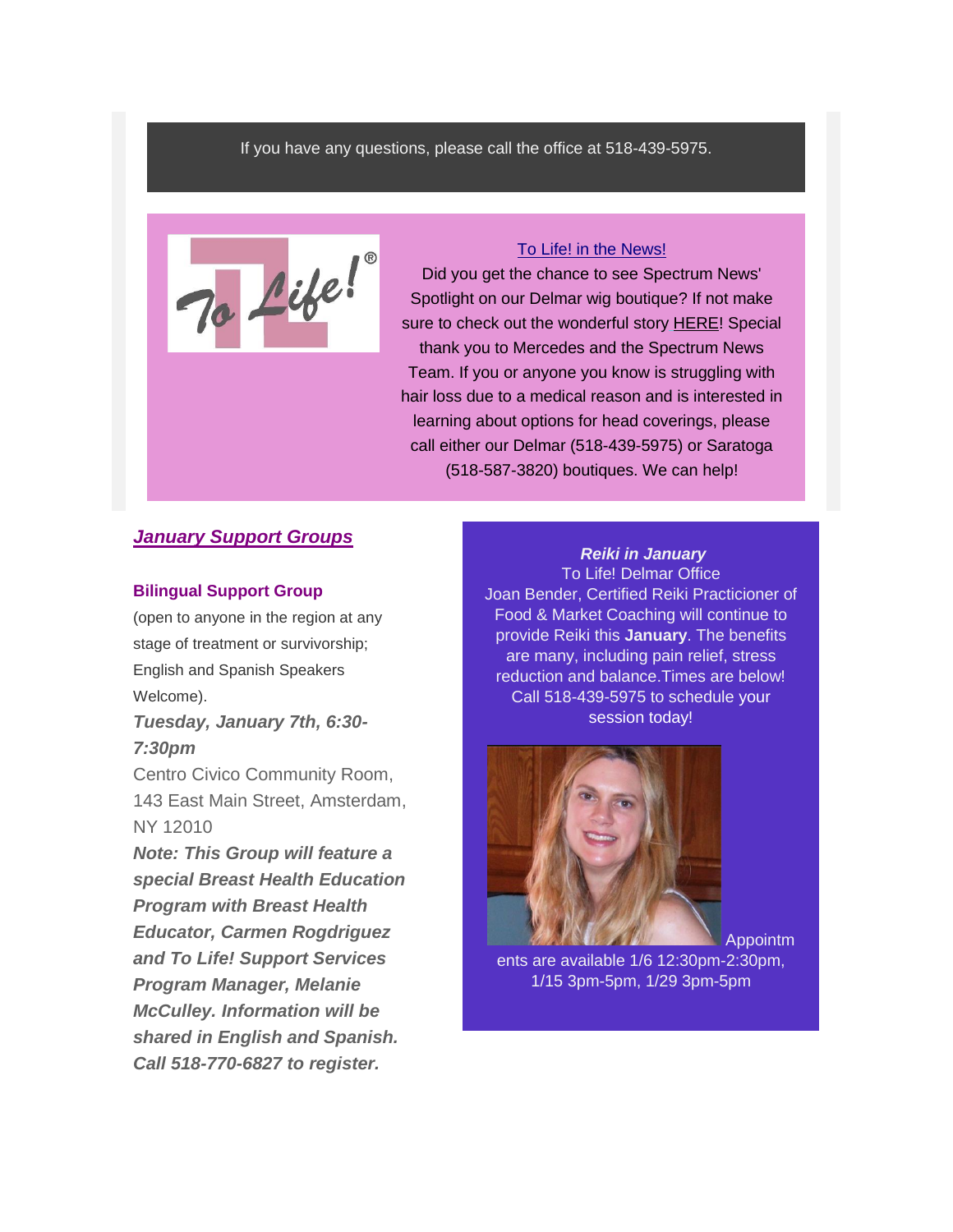## *Young Survival Coalition (YSC) Face2Face Support Group*

(For younger women facing Breast Cancer) Held monthly with varying schedules and locations to accommodate participants Call 439-5975 or email [albanyf2fcoordinator@gmail.c](mailto:albanyf2fcoordinator@gmail.com) [om](mailto:albanyf2fcoordinator@gmail.com)

### *Saratoga Support Group*

(Open to anyone in the region at any stage of treatment or survivorship) *Tuesday, January 21st, 5:30pm - 6:30pm* Mollie Wilmot Radiation Oncology **Center** Saratoga Hospital, 211 Church Street Saratoga Springs, NY 12866

### *Stage 4/ Metastatic/ Recurrent Support Group*

(For women dealing with metastatic or recurring Breast Cancer) *Wednesday, January 15th, 6:30pm - 8:00pm \*New Time\** Delmar To Life! Office 410 Kenwood Ave, Delmar NY 12054 If you have never attended and wish to come, please contact To Life! (439-

5975) to register and confirm.



### **[Latest Blog Posts](https://tolife.org/blog)**

### **New Resources for Nutrition, Health and Wellness: Cookbook Library**

In our Delmar Office, we have created a wonderful resource for local survivors, a cookbook library! Browse through cookbooks covering a variety of topics, such as risk reduction, supporting a healthy immune system, and healing during and post treatment! You can even borrow your very favorites through our lending library!

*Want to learn more about To Life!* **Visit our [WEBSITE](https://tolife.org/) or our [FACEBOOK](https://www.facebook.com/ToLifeCares) Stay updated on all things To Life!**

Ē,

Ĩ.

ш

Ē. Ē.

Ī.

Ė

Ē,

### **To Life! Annual Appeal**

n.

Ē.

Ĥ.

П Ē.

r.

Ī.

Ì.

L.  $\overline{\phantom{a}}$ ×. m. ٠ ÷.

Gifts to the Annual Appeal help fund our outreach, now and in the future.Your support means that To Life! can and will continue to provide services and programs that remain free of charge to patients, survivors, and their friends and family.

*[Contribute Now](https://tolife.org/index.php/donating-and-fundraising-events/giving/annual-appeal)*

----------